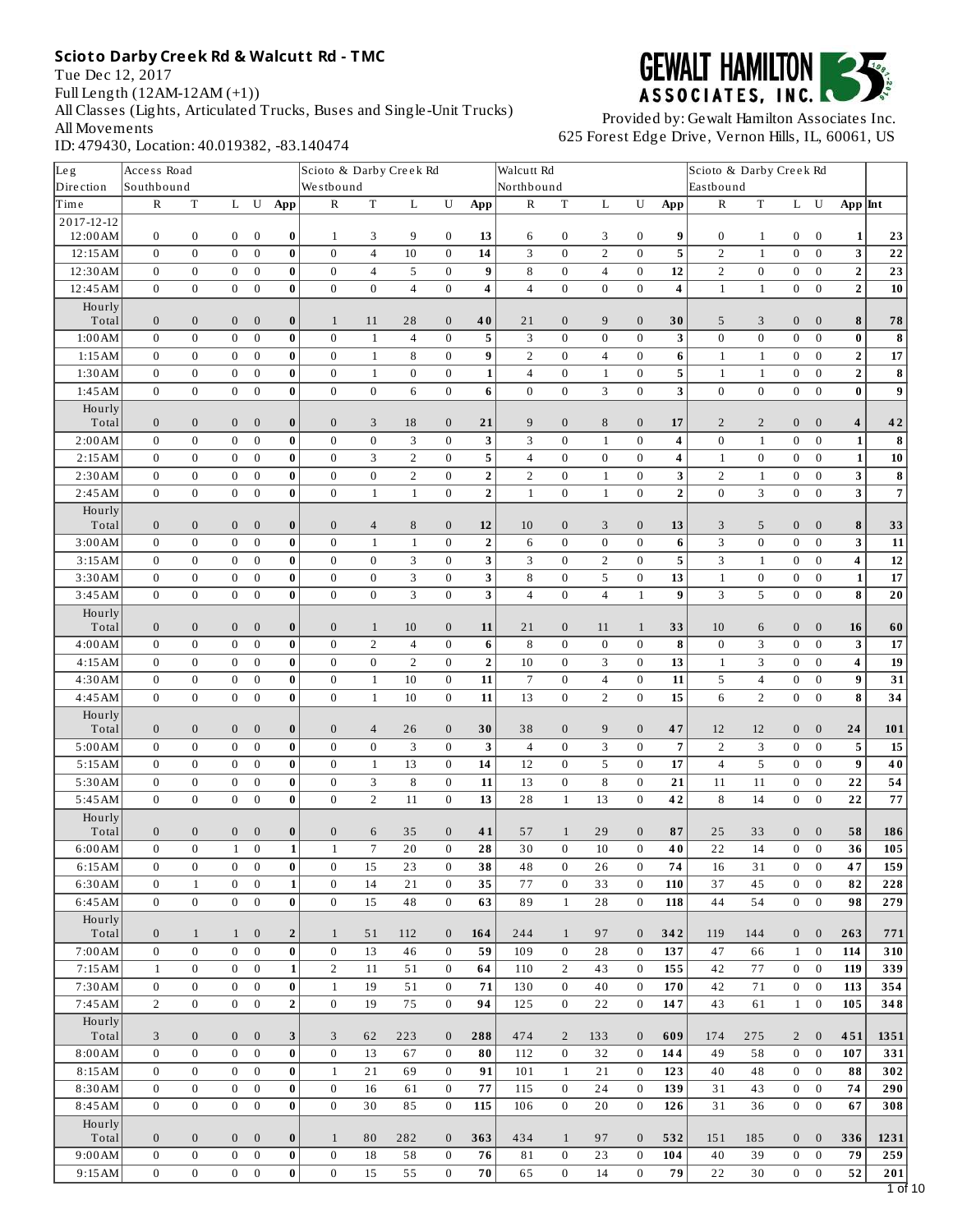| Leg               | Access Road                  |                                  |                          |                              |                         | Scioto & Darby Creek Rd          |             |           |                              |            | Walcutt Rd        |                              |          |                          |           | Scioto & Darby Creek Rd |          |                              |                          |                 |                  |
|-------------------|------------------------------|----------------------------------|--------------------------|------------------------------|-------------------------|----------------------------------|-------------|-----------|------------------------------|------------|-------------------|------------------------------|----------|--------------------------|-----------|-------------------------|----------|------------------------------|--------------------------|-----------------|------------------|
| Dire ction        | Southbound<br>$\mathbb R$    |                                  |                          | ${\bf U}$                    |                         | Westbound                        | $\mathbf T$ |           | U                            |            | Northbound        |                              | L        | U                        |           | Eastbound               | $\rm T$  |                              | ${\bf U}$                |                 |                  |
| Time<br>9:30AM    | $\mathbf{0}$                 | $\mathbf T$<br>$\boldsymbol{0}$  | Г<br>$\overline{0}$      | $\bf{0}$                     | App<br>$\bf{0}$         | $\mathbb R$<br>$\mathbf{0}$      | 14          | L<br>39   | $\mathbf{0}$                 | App<br>53  | $\mathbb R$<br>67 | $\mathbf T$<br>$\bf{0}$      | 18       | $\boldsymbol{0}$         | App<br>85 | ${\bf R}$<br>13         | 25       | L<br>$\boldsymbol{0}$        | $\mathbf{0}$             | $App$ Int<br>38 | 176              |
| 9:45AM            | $\mathbf{0}$                 | $\mathbf{0}$                     | $\mathbf{0}$             | $\mathbf{0}$                 | $\bf{0}$                | $\mathbf{0}$                     | 10          | 39        | $\mathbf{0}$                 | 49         | 45                | $\boldsymbol{0}$             | 21       | $\mathbf{0}$             | 66        | 11                      | 16       | $\mathbf{1}$                 | $\bf{0}$                 | 28              | $\overline{14}3$ |
| Hourly            |                              |                                  |                          |                              |                         |                                  |             |           |                              |            |                   |                              |          |                          |           |                         |          |                              |                          |                 |                  |
| Total             | $\mathbf{0}$                 | $\mathbf{0}$                     | $\mathbf{0}$             | $\boldsymbol{0}$             | $\bf{0}$                | $\mathbf{0}$                     | 57          | 191       | $\mathbf{0}$                 | 248        | 258               | $\mathbf{0}$                 | 76       | $\mathbf{0}$             | 334       | 86                      | 110      | $\mathbf{1}$                 | $\mathbf{0}$             | 197             | 779              |
| 10:00AM           | $\boldsymbol{0}$             | $\boldsymbol{0}$                 | $\boldsymbol{0}$         | $\boldsymbol{0}$             | $\bf{0}$                | $\boldsymbol{0}$                 | 16          | 33        | $\bf{0}$                     | 49         | 70                | $\boldsymbol{0}$             | 14       | $\boldsymbol{0}$         | 84        | 12                      | 26       | $\mathbf{1}$                 | $\bf{0}$                 | 39              | 172              |
| 10:15AM           | $\overline{2}$               | $\boldsymbol{0}$                 | $\boldsymbol{0}$         | $\boldsymbol{0}$             | $\overline{\mathbf{2}}$ | $\mathbf{0}$                     | 12          | 47        | $\bf{0}$                     | 59         | 51                | $\boldsymbol{0}$             | 22       | $\bf{0}$                 | 73        | 23                      | 27       | $\overline{0}$               | $\boldsymbol{0}$         | 50              | 184              |
| 10:30AM           | $\boldsymbol{0}$             | $\boldsymbol{0}$                 | $\mathbf{1}$             | $\boldsymbol{0}$             | $\mathbf{1}$            | $\boldsymbol{0}$                 | 18          | 36        | $\boldsymbol{0}$             | 54         | 54                | $\boldsymbol{0}$             | 16       | $\bf{0}$                 | 70        | 19                      | 18       | $\overline{2}$               | $\boldsymbol{0}$         | 39              | 164              |
| 10:45AM           | $\mathbf{1}$                 | $\mathbf{1}$                     | $\bf{0}$                 | $\boldsymbol{0}$             | $\overline{\mathbf{2}}$ | $\boldsymbol{0}$                 | 18          | 43        | $\mathbf{0}$                 | 61         | 55                | $\boldsymbol{0}$             | 21       | $\boldsymbol{0}$         | 76        | 17                      | 24       | $\boldsymbol{0}$             | $\boldsymbol{0}$         | 41              | 180              |
| Hourly            |                              |                                  |                          |                              |                         |                                  |             |           |                              |            |                   |                              |          |                          |           |                         |          |                              |                          |                 |                  |
| Total<br>11:00 AM | 3<br>$\mathbf{0}$            | $\mathbf{1}$<br>$\boldsymbol{0}$ | $\mathbf{1}$<br>$\bf{0}$ | $\bf{0}$<br>$\boldsymbol{0}$ | 5<br>$\bf{0}$           | $\mathbf{0}$<br>$\boldsymbol{0}$ | 64<br>16    | 159<br>53 | $\mathbf{0}$<br>$\bf{0}$     | 223<br>69  | 230<br>49         | $\mathbf{0}$<br>$\mathbf{0}$ | 73<br>15 | $\mathbf{0}$<br>$\bf{0}$ | 303<br>64 | 71<br>18                | 95<br>31 | 3<br>$\boldsymbol{0}$        | $\mathbf{0}$<br>$\bf{0}$ | 169<br>49       | 700<br>182       |
| 11:15 AM          | $\mathbf{0}$                 | $\boldsymbol{0}$                 | $\mathbf{0}$             | $\boldsymbol{0}$             | $\bf{0}$                | $\mathbf{0}$                     | 27          | 68        | $\mathbf{0}$                 | 95         | 55                | $\mathbf{0}$                 | 20       | $\bf{0}$                 | 75        | 17                      | 24       | $\mathbf{0}$                 | $\mathbf{0}$             | 41              | 211              |
| 11:30AM           | $\bf{0}$                     | $1\,$                            | $\bf{0}$                 | $\boldsymbol{0}$             | $\mathbf{1}$            | $\boldsymbol{0}$                 | 28          | 54        | $\mathbf{0}$                 | 82         | 61                | $\boldsymbol{0}$             | 13       | $\bf{0}$                 | 74        | 21                      | 29       | $\boldsymbol{0}$             | $\boldsymbol{0}$         | 50              | 207              |
| 11:45 AM          | $\mathbf{0}$                 | $\mathbf{0}$                     | $\mathbf{1}$             | $\mathbf{0}$                 | $\mathbf{1}$            | $\mathbf{0}$                     | 23          | 81        | $\mathbf{0}$                 | 104        | 70                | $\overline{0}$               | 12       | $\mathbf{0}$             | 82        | 20                      | 20       | $\boldsymbol{0}$             | $\boldsymbol{0}$         | 40              | 227              |
| Hourly            |                              |                                  |                          |                              |                         |                                  |             |           |                              |            |                   |                              |          |                          |           |                         |          |                              |                          |                 |                  |
| Total             | $\mathbf{0}$                 | $\mathbf{1}$                     | $\mathbf{1}$             | $\boldsymbol{0}$             | $\overline{2}$          | $\mathbf{0}$                     | 94          | 256       | $\mathbf{0}$                 | 350        | 235               | $\mathbf{0}$                 | 60       | $\mathbf{0}$             | 295       | 76                      | 104      | $\mathbf{0}$                 | $\mathbf{0}$             | 180             | 827              |
| 12:00PM           | $\mathbf{0}$                 | $\boldsymbol{0}$                 | $\mathbf{1}$             | $\boldsymbol{0}$             | $\mathbf{1}$            | $\boldsymbol{0}$                 | 19          | 68        | $\mathbf{0}$                 | 87         | 61                | $\boldsymbol{0}$             | 13       | $\mathbf{0}$             | 74        | 27                      | 22       | $\overline{0}$               | $\mathbf{0}$             | 49              | 211              |
| 12:15PM           | 3                            | $\boldsymbol{0}$                 | $\boldsymbol{0}$         | $\boldsymbol{0}$             | 3                       | 3                                | 27          | 70        | $\bf{0}$                     | 100        | 65                | $\boldsymbol{0}$             | 24       | $\boldsymbol{0}$         | 89        | 19                      | 25       | $\boldsymbol{0}$             | $\boldsymbol{0}$         | 44              | 236              |
| 12:30PM           | $\mathbf{1}$                 | $\mathbf{1}$                     | $\bf{0}$                 | $\mathbf{0}$                 | $\overline{2}$          | $\mathbf{0}$                     | 24          | 65        | $\bf{0}$                     | 89         | 77                | $\boldsymbol{0}$             | 28       | $\bf{0}$                 | 105       | 16                      | 23       | $\overline{2}$               | $\boldsymbol{0}$         | 41              | 237              |
| 12:45PM           | $\mathbf{0}$                 | $\boldsymbol{0}$                 | $\mathbf{0}$             | $\mathbf 0$                  | $\bf{0}$                | $\mathbf{0}$                     | 15          | 76        | $\boldsymbol{0}$             | 91         | 80                | $\boldsymbol{0}$             | 19       | $\mathbf{0}$             | 99        | 22                      | 19       | $\overline{0}$               | $\boldsymbol{0}$         | 41              | 231              |
| Hourly<br>Total   | $\overline{4}$               | $\mathbf{1}$                     | $\mathbf{1}$             | $\boldsymbol{0}$             | 6                       | 3                                | 85          | 279       | $\mathbf{0}$                 | 367        | 283               | $\mathbf{0}$                 | 84       | $\mathbf{0}$             | 367       | 84                      | 89       | $\overline{2}$               | $\boldsymbol{0}$         | 175             | 915              |
| 1:00PM            | $\mathbf{0}$                 | $\boldsymbol{0}$                 | $\mathbf{1}$             | $\boldsymbol{0}$             | $\mathbf{1}$            | $\mathbf{0}$                     | 19          | 80        | $\mathbf{0}$                 | 99         | 54                | $\mathbf{0}$                 | 22       | $\mathbf{0}$             | 76        | 26                      | 36       | $\mathbf{0}$                 | $\mathbf{0}$             | 62              | 238              |
| 1:15PM            | $\bf{0}$                     | $\bf{0}$                         | $\bf{0}$                 | $\boldsymbol{0}$             | $\bf{0}$                | $\mathbf{0}$                     | 24          | 73        | $\bf{0}$                     | 97         | 84                | $\boldsymbol{0}$             | 24       | $\bf{0}$                 | 108       | 22                      | 20       | $\bf{0}$                     | $\boldsymbol{0}$         | 42              | 247              |
| 1:30PM            | $\mathbf{0}$                 | $\mathbf{1}$                     | $\boldsymbol{0}$         | $\mathbf 0$                  | $\mathbf{1}$            | $\mathbf{0}$                     | 23          | 71        | $\bf{0}$                     | 94         | 68                | $\overline{0}$               | 10       | $\boldsymbol{0}$         | 78        | 21                      | 25       | $\mathbf{1}$                 | $\boldsymbol{0}$         | 47              | 220              |
| 1:45PM            | $\mathbf{0}$                 | $\boldsymbol{0}$                 | $\mathbf{0}$             | $\boldsymbol{0}$             | $\bf{0}$                | $1\,$                            | 19          | 63        | $\mathbf{0}$                 | 83         | 59                | $\boldsymbol{0}$             | 18       | $\bf{0}$                 | 77        | 26                      | 14       | $\overline{0}$               | $\bf{0}$                 | 40              | 200              |
| Hourly            |                              |                                  |                          |                              |                         |                                  |             |           |                              |            |                   |                              |          |                          |           |                         |          |                              |                          |                 |                  |
| Total             | $\mathbf{0}$                 | $\mathbf{1}$                     | $\mathbf{1}$             | $\mathbf{0}$                 | $\overline{2}$          | $\mathbf{1}$                     | 85          | 287       | $\mathbf{0}$                 | 373        | 265               | $\mathbf{0}$                 | 74       | $\mathbf{0}$             | 339       | 95                      | 95       | $\mathbf{1}$                 | $\mathbf{0}$             | 191             | 905              |
| 2:00PM            | $\mathbf{0}$                 | $\boldsymbol{0}$                 | $\mathbf{1}$             | $\mathbf 0$                  | $\mathbf{1}$            | $\mathbf{0}$                     | 22          | 69        | $\mathbf{0}$                 | 91         | 58                | $\overline{0}$               | 22       | $\mathbf{0}$             | 80        | 24                      | 18       | $\boldsymbol{0}$             | $\mathbf{0}$             | 42              | 214              |
| 2:15PM            | $\mathbf{0}$                 | $\boldsymbol{0}$                 | $\mathbf{1}$             | $\boldsymbol{0}$             | $\mathbf{1}$            | $\mathbf{0}$                     | 21          | 67        | $\bf{0}$                     | 88         | 67                | $\boldsymbol{0}$             | 21       | $\bf{0}$                 | 88        | 21                      | 23       | $\mathbf{1}$                 | $\bf{0}$                 | 45              | 222              |
| 2:30PM            | $\mathbf{1}$                 | $\boldsymbol{0}$                 | $\boldsymbol{0}$         | $\mathbf 0$                  | $\mathbf{1}$            | $\boldsymbol{0}$                 | 31          | 66        | $\bf{0}$                     | 97         | 50                | $\boldsymbol{0}$             | 31       | $\boldsymbol{0}$         | 81        | 31                      | 29       | $\mathbf{1}$                 | $\boldsymbol{0}$         | 61              | ${\bf 240}$      |
| 2:45PM            | $\mathbf{0}$                 | $\bf{0}$                         | $\mathbf{0}$             | $\boldsymbol{0}$             | $\bf{0}$                | $\boldsymbol{0}$                 | 30          | 68        | $\boldsymbol{0}$             | 98         | 71                | $\bf{0}$                     | 26       | $\mathbf{0}$             | 97        | 51                      | 27       | $\overline{0}$               | $\bf{0}$                 | 78              | 273              |
| Hourly<br>Total   | $\mathbf{1}$                 | $\boldsymbol{0}$                 | $\overline{2}$           | $\boldsymbol{0}$             | 3                       | $\mathbf{0}$                     | 104         | 270       | $\mathbf{0}$                 | 374        | 246               | $\mathbf{0}$                 | 100      | $\mathbf{0}$             | 346       | 127                     | 97       | $\overline{2}$               | $\mathbf{0}$             | 226             | 949              |
| 3:00PM            | $\bf{0}$                     | $\boldsymbol{0}$                 | $\bf{0}$                 | $\boldsymbol{0}$             | $\bf{0}$                | $\mathbf{0}$                     | 38          | 96        | $\bf{0}$                     | 134        | 89                | $\bf{0}$                     | 31       | $\bf{0}$                 | 120       | 32                      | 36       | $\boldsymbol{0}$             | $\bf{0}$                 | 68              | 322              |
| 3:15PM            | $\mathbf{1}$                 | $\boldsymbol{0}$                 | $\boldsymbol{0}$         | $\boldsymbol{0}$             | $\mathbf{1}$            | $\mathbf{0}$                     | 32          | 88        | $\mathbf{0}$                 | 120        | 80                | $\mathbf{0}$                 | 30       | $\boldsymbol{0}$         | 110       | 32                      | 21       | $\mathbf{0}$                 | $\boldsymbol{0}$         | 53              | 284              |
| 3:30PM            | $\boldsymbol{0}$             | $\boldsymbol{0}$                 | $\boldsymbol{0}$         | $\boldsymbol{0}$             | $\bf{0}$                | $\boldsymbol{0}$                 | 34          | 119       | $\boldsymbol{0}$             | 153        | 74                | $\boldsymbol{0}$             | 32       | $\boldsymbol{0}$         | 106       | 31                      | 25       | $\bf{0}$                     | $\boldsymbol{0}$         | 56              | 315              |
| 3:45PM            | $1\,$                        | $\boldsymbol{0}$                 | $\boldsymbol{0}$         | $\bf{0}$                     | $1\vert$                | $\boldsymbol{0}$                 | 36          | 109       | $\boldsymbol{0}$             | 145        | 77                | $\boldsymbol{0}$             | 41       | $\boldsymbol{0}$         | 118       | 43                      | 31       | $\boldsymbol{0}$             | $\boldsymbol{0}$         | 74              | 338              |
| Hourly            |                              |                                  |                          |                              |                         |                                  |             |           |                              |            |                   |                              |          |                          |           |                         |          |                              |                          |                 |                  |
| Total             | $\overline{2}$               | $\mathbf{0}$                     | $\mathbf{0}$             | $\mathbf{0}$                 | $\overline{2}$          | $\mathbf{0}$                     | 140         | 412       | $\mathbf{0}$                 | 552        | 320               | $\mathbf{0}$                 | 134      | $\mathbf{0}$             | 454       | 138                     | 113      | $\boldsymbol{0}$             | $\boldsymbol{0}$         | 251             | 1259             |
| 4:00PM            | $\mathbf{1}$                 | $\bf{0}$                         | $\mathbf{1}$             | $\mathbf{0}$                 | $\overline{2}$          | $\mathbf{0}$                     | 51          | 110       | $\bf{0}$                     | 161        | 75                | $\bf{0}$                     | 30       | $\bf{0}$                 | 105       | 45                      | 35       | $\mathbf{1}$                 | $\bf{0}$                 | 81              | 349              |
| 4:15PM            | $\mathbf{0}$                 | $\boldsymbol{0}$                 | $\mathbf{0}$             | $\mathbf 0$                  | $\bf{0}$                | $\bf{0}$                         | 50          | 110       | $\bf{0}$                     | 160        | 78                | $\bf{0}$                     | 39       | $\boldsymbol{0}$         | 117       | 43                      | 33       | $\mathbf{0}$                 | $\bf{0}$                 | 76              | 353              |
| 4:30PM            | $\mathbf{0}$<br>$\mathbf{0}$ | $\mathbf{1}$                     | $\mathbf{0}$             | $\bf{0}$                     | $\mathbf{1}$            | $\bf{0}$                         | 41          | 136       | $\mathbf{0}$                 | 177        | 71                | $\bf{0}$                     | 57       | $\bf{0}$                 | 128       | 54                      | 30       | $\mathbf{0}$                 | $\bf{0}$                 | 84              | 390              |
| 4:45PM<br>Hourly  |                              | $\boldsymbol{0}$                 | $\mathbf{1}$             | $\boldsymbol{0}$             | $\mathbf{1}$            | $\mathbf 0$                      | 40          | 123       | $\bf{0}$                     | 163        | 88                | $\boldsymbol{0}$             | 47       | $\bf{0}$                 | 135       | 43                      | 37       | $\overline{0}$               | $\boldsymbol{0}$         | 80              | 379              |
| Total             | $\mathbf{1}$                 | $\mathbf{1}$                     | $\overline{2}$           | $\boldsymbol{0}$             | 4                       | $\mathbf{0}$                     | 182         | 479       | $\mathbf{0}$                 | 661        | 312               | $\mathbf{0}$                 | 173      | $\mathbf{0}$             | 485       | 185                     | 135      | $\mathbf{1}$                 | $\mathbf{0}$             | 321             | 1471             |
| 5:00PM            | $\mathbf{1}$                 | $\boldsymbol{0}$                 | $\mathbf{0}$             | $\bf{0}$                     | $\mathbf{1}$            | $\mathbf{0}$                     | 36          | 123       | $\bf{0}$                     | 159        | 84                | $\bf{0}$                     | 27       | $\bf{0}$                 | 111       | 68                      | 38       | $\boldsymbol{0}$             | $\bf{0}$                 | 106             | 377              |
| 5:15PM            | $\mathbf{0}$                 | $\boldsymbol{0}$                 | $\bf{0}$                 | $\mathbf 0$                  | $\bf{0}$                | $\bf{0}$                         | 33          | 135       | $\bf{0}$                     | 168        | 86                | $\bf{0}$                     | 40       | $\bf{0}$                 | 126       | 64                      | 30       | $\mathbf{0}$                 | $\bf{0}$                 | 94              | 388              |
| 5:30PM            | $\mathbf{0}$                 | $\bf{0}$                         | $\bf{0}$                 | $\bf{0}$                     | $\bf{0}$                | $\mathbf 0$                      | 47          | 126       | $\bf{0}$                     | 173        | 68                | $\boldsymbol{0}$             | 43       | $\bf{0}$                 | 111       | 45                      | 25       | $\mathbf{0}$                 | $\bf{0}$                 | 70              | 354              |
| 5:45PM            | $\mathbf{0}$                 | $\boldsymbol{0}$                 | $\mathbf{0}$             | $\bf{0}$                     | $\bf{0}$                | $\mathbf{0}$                     | 36          | 131       | $\mathbf{0}$                 | 167        | 62                | $\boldsymbol{0}$             | 40       | $\boldsymbol{0}$         | 102       | 45                      | 41       | $\mathbf{0}$                 | $\bf{0}$                 | 86              | 355              |
| Hourly            |                              |                                  |                          |                              |                         |                                  |             |           |                              |            |                   |                              |          |                          |           |                         |          |                              |                          |                 |                  |
| Total             | $\mathbf{1}$                 | $\bf{0}$                         | $\mathbf{0}$             | $\boldsymbol{0}$             | $\mathbf{1}$            | $\mathbf{0}$                     | 152         | 515       | $\mathbf{0}$                 | 667        | 300               | $\mathbf{0}$                 | 150      | $\mathbf{0}$             | 450       | 222                     | 134      | $\boldsymbol{0}$             | $\mathbf{0}$             | 356             | 1474             |
| 6:00PM            | $\mathbf{0}$                 | $\boldsymbol{0}$                 | $\mathbf{1}$             | $\boldsymbol{0}$             | $\mathbf{1}$            | $\mathbf{0}$                     | 44          | 141       | $\mathbf{0}$                 | 185        | 52                | $\bf{0}$                     | 32       | $\boldsymbol{0}$         | 84        | 35                      | 35       | $\overline{0}$               | $\mathbf{0}$             | 70              | 340              |
| 6:15PM<br>6:30PM  | $\mathbf{0}$<br>$\mathbf{0}$ | $\bf{0}$<br>$\bf{0}$             | $\bf{0}$<br>$\bf{0}$     | $\bf{0}$<br>$\mathbf 0$      | 0<br>$\bf{0}$           | $\bf{0}$<br>$\mathbf 0$          | 40<br>45    | 104<br>80 | $\mathbf{0}$<br>$\mathbf{0}$ | 144<br>125 | 83<br>57          | $\bf{0}$<br>$\boldsymbol{0}$ | 44<br>33 | $\bf{0}$<br>$\bf{0}$     | 127<br>90 | 34<br>37                | 21<br>19 | $\mathbf{0}$<br>$\mathbf{0}$ | $\bf{0}$<br>$\bf{0}$     | 55<br>56        | 326<br>271       |
| 6:45PM            | $\mathbf{0}$                 | $\bf{0}$                         | $\mathbf{0}$             | $\bf{0}$                     | $\bf{0}$                | $\bf{0}$                         | 30          | 95        | $\bf{0}$                     | 125        | 67                | $\bf{0}$                     | 26       | $\bf{0}$                 | 93        | 21                      | 17       | $\mathbf{0}$                 | $\bf{0}$                 | 38              | 256              |
| Hourly            |                              |                                  |                          |                              |                         |                                  |             |           |                              |            |                   |                              |          |                          |           |                         |          |                              |                          |                 |                  |
| Total             | $\mathbf{0}$                 | $\mathbf{0}$                     | 1                        | $\boldsymbol{0}$             | $\mathbf{1}$            | $\mathbf{0}$                     | 159         | 420       | $\mathbf{0}$                 | 579        | 259               | $\mathbf{0}$                 | 135      | $\mathbf{0}$             | 394       | 127                     | 92       | $\mathbf{0}$                 | $\mathbf{0}$             | 219             | 1193             |
| 7:00PM            | $\mathbf{0}$                 | $\boldsymbol{0}$                 | $\mathbf{0}$             | $\mathbf{0}$                 | $\bf{0}$                | $\mathbf{0}$                     | 21          | 81        | $\bf{0}$                     | 102        | 56                | $\bf{0}$                     | 18       | $\boldsymbol{0}$         | 74        | 20                      | 25       | $\overline{0}$               | $\bf{0}$                 | 45              | 221              |
| 7:15PM            | $\mathbf{0}$                 | $\bf{0}$                         | $\bf{0}$                 | $\bf{0}$                     | $\bf{0}$                | $\bf{0}$                         | 27          | 119       | $\bf{0}$                     | 146        | 43                | $\bf{0}$                     | 24       | $\bf{0}$                 | 67        | 18                      | 14       | $\bf{0}$                     | $\bf{0}$                 | 32              | 245              |
| 7:30PM            | $\mathbf{0}$                 | $\bf{0}$                         | $\bf{0}$                 | $\mathbf 0$                  | $\bf{0}$                | $\mathbf 0$                      | 30          | 72        | $\bf{0}$                     | 102        | 48                | $\bf{0}$                     | 20       | $\bf{0}$                 | 68        | 19                      | 20       | $\boldsymbol{0}$             | $\bf{0}$                 | 39              | 209              |
| 7:45PM            | $\mathbf{0}$                 | $\boldsymbol{0}$                 | $\overline{0}$           | $\mathbf{0}$                 | $\bf{0}$                | $\mathbf{0}$                     | 25          | 72        | $\bf{0}$                     | 97         | 35                | $\bf{0}$                     | 15       | $\bf{0}$                 | 50        | 27                      | 21       | $\mathbf{0}$                 | $\bf{0}$                 | 48              | 195              |
| Hourly            |                              |                                  |                          |                              |                         |                                  |             |           |                              |            |                   |                              |          |                          |           |                         |          |                              |                          |                 |                  |
| Total             | $\mathbf{0}$                 | $\bf{0}$                         | $\mathbf{0}$             | $\boldsymbol{0}$             | $\bf{0}$                | $\mathbf{0}$                     | 103         | 344       | $\mathbf{0}$                 | 447        | 182               | $\mathbf{0}$                 | 77       | $\bf{0}$                 | 259       | 84                      | 80       | $\overline{0}$               | $\bf{0}$                 | 164             | 870              |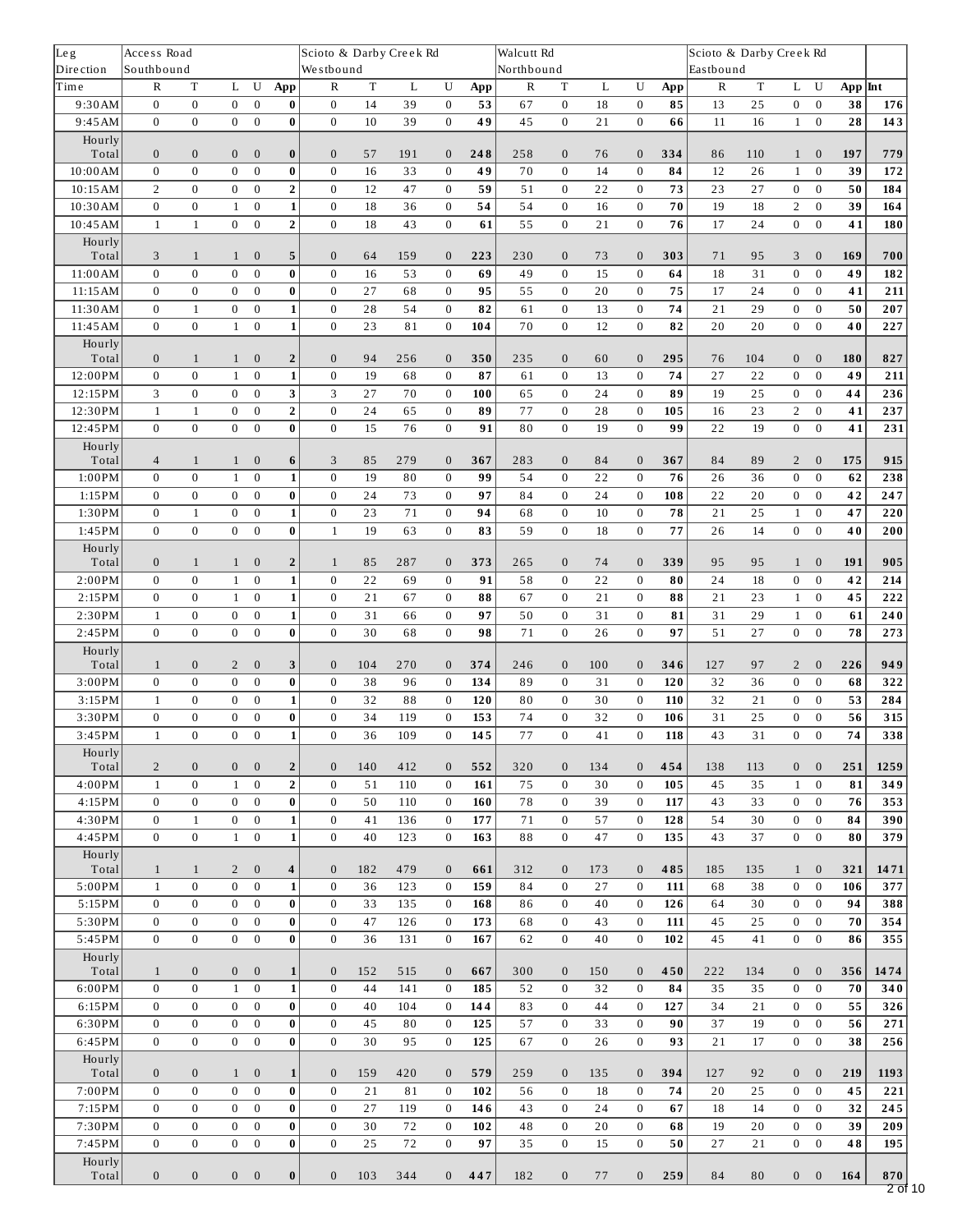| Leg                             | Access Road  |                  |                  |                  |              |                        |                  | Scioto & Darby Creek Rd |              |                  | Walcutt Rd                                                 |                  |                  | Scioto & Darby Creek Rd |            |                                 |                           |                  |                  |                |                       |
|---------------------------------|--------------|------------------|------------------|------------------|--------------|------------------------|------------------|-------------------------|--------------|------------------|------------------------------------------------------------|------------------|------------------|-------------------------|------------|---------------------------------|---------------------------|------------------|------------------|----------------|-----------------------|
| Dire ction                      | Southbound   |                  |                  |                  |              | Westbound              |                  |                         |              |                  | Northbound                                                 |                  |                  |                         |            | Eastbound                       |                           |                  |                  |                |                       |
| lTime                           | $\mathbb{R}$ | $\mathbf T$      | L                | U                | App          | $\mathbb{R}$           | $\mathbf T$      | L                       | U            | App              | $\mathbb{R}$                                               | $\mathbf T$      | $\mathbf{L}$     | U                       | App        | $\mathbb{R}$                    | $\mathbf T$               | L                | U                | $App$ Int      |                       |
| 8:00PM                          | $\mathbf{0}$ | $\mathbf{0}$     | $\boldsymbol{0}$ | $\boldsymbol{0}$ | 0            | $\mathbf{0}$           | 20               | 81                      | $\mathbf{0}$ | 101              | 34                                                         | $\boldsymbol{0}$ | 21               | $\boldsymbol{0}$        | 55         | 18                              | 22                        | $\overline{0}$   | $\boldsymbol{0}$ | 40             | 196                   |
| 8:15PM                          | $\mathbf{0}$ | $\mathbf{0}$     | $\boldsymbol{0}$ | $\bf{0}$         | $\bf{0}$     | $\mathbf{0}$           | 23               | 62                      | $\bf{0}$     | 85               | 32                                                         | $\bf{0}$         | 17               | $\mathbf{0}$            | 49         | 18                              | 11                        | 0                | $\bf{0}$         | 29             | 163                   |
| 8:30PM                          | $\mathbf{0}$ | $\mathbf{0}$     | $\mathbf{0}$     | $\mathbf{0}$     | $\bf{0}$     | $\mathbf{0}$           | 10               | 50                      | $\mathbf{0}$ | 60               | 30                                                         | $\mathbf{0}$     | 14               | $\mathbf{0}$            | 44         | 21                              | 12                        | $\mathbf{0}$     | $\mathbf{0}$     | 33             | 137                   |
| 8:45PM                          | $\Omega$     | $\mathbf{0}$     | $\mathbf{0}$     | $\mathbf{0}$     | $\bf{0}$     | $\mathbf{0}$           | 14               | 41                      | $\mathbf{0}$ | 55               | 20                                                         | $\mathbf{0}$     | 15               | $\mathbf{0}$            | 35         | 19                              | 16                        | $\overline{0}$   | $\mathbf{0}$     | 35             | 125                   |
| Hourly<br>Total                 | $\mathbf{0}$ | $\overline{0}$   | $\overline{0}$   | $\overline{0}$   | $\bf{0}$     | $\mathbf{0}$           | 67               | 234                     | $\mathbf{0}$ | 301              | 116                                                        | $\mathbf{0}$     | 67               | $\mathbf{0}$            | 183        | 76                              | 61                        | $\overline{0}$   | $\mathbf{0}$     | 137            | 621                   |
| 9:00PM                          | $\mathbf{0}$ | $\mathbf{0}$     | $\mathbf{0}$     | $\mathbf{0}$     | $\bf{0}$     | $\boldsymbol{0}$       | 12               | 43                      | $\mathbf{1}$ | 56               | 36                                                         | $\overline{0}$   | 14               | $\bf{0}$                | 50         | 12                              | 14                        | $\mathbf 0$      | $\mathbf{0}$     | 26             | 132                   |
| 9:15PM                          | $\mathbf{0}$ | $\mathbf{0}$     | $\mathbf{0}$     | $\mathbf{0}$     | $\bf{0}$     | $\mathbf{0}$           | 15               | 50                      | $\mathbf{0}$ | 65               | 29                                                         | $\mathbf{0}$     | 12               | $\mathbf{0}$            | 41         | $\overline{7}$                  | 12                        | $\overline{0}$   | $\mathbf{0}$     | 19             | 125                   |
| 9:30PM                          | $\mathbf{0}$ | $\mathbf{0}$     | $\mathbf{0}$     | $\mathbf{0}$     | $\bf{0}$     | $\boldsymbol{0}$       | 10               | 35                      | $\mathbf{0}$ | 45               | 10                                                         | $\mathbf{0}$     | 9                | $\mathbf{0}$            | 19         | 9                               | $\sqrt{ }$                | $\mathbf{0}$     | $\mathbf{0}$     | 16             | 80                    |
| 9:45PM                          | $\Omega$     | $\mathbf{0}$     | $\Omega$         | $\Omega$         | $\bf{0}$     | $\Omega$               | 8                | 32                      | $\Omega$     | 40               | 22                                                         | $\boldsymbol{0}$ | 15               | $\Omega$                | 37         | 12                              | 6                         | $\Omega$         | $\Omega$         | 18             | 95                    |
| Hourly                          |              |                  |                  |                  |              |                        |                  |                         |              |                  |                                                            |                  |                  |                         |            |                                 |                           |                  |                  |                |                       |
| Total                           | $\mathbf{0}$ | $\mathbf{0}$     | $\boldsymbol{0}$ | $\mathbf{0}$     | $\bf{0}$     | $\boldsymbol{0}$       | 45               | 160                     | 1            | 206              | 97                                                         | $\boldsymbol{0}$ | 50               | $\mathbf{0}$            | 147        | 40                              | 39                        | $\boldsymbol{0}$ | $\boldsymbol{0}$ | 79             | 432                   |
| 10:00PM                         | $\mathbf{0}$ | $\mathbf{0}$     | $\mathbf{0}$     | $\mathbf{0}$     | $\bf{0}$     | $\mathbf{0}$           | 13               | 31                      | $\mathbf{0}$ | 44               | 14                                                         | $\mathbf{0}$     | 12               | $\mathbf{0}$            | 26         | 13                              | 5                         | $\mathbf{0}$     | $\mathbf{0}$     | 18             | 88                    |
| 10:15PM                         | $\mathbf{0}$ | $\mathbf{0}$     | $\mathbf{0}$     | $\mathbf{0}$     | 0            | $\mathbf{0}$           | $\overline{4}$   | 24                      | $\mathbf{0}$ | 28               | 26                                                         | $\mathbf{0}$     | $\overline{7}$   | $\mathbf{0}$            | 33         | 6                               | 6                         | $\overline{0}$   | $\mathbf{0}$     | 12             | 73                    |
| 10:30PM                         | $\mathbf{0}$ | $\mathbf{0}$     | $\mathbf{0}$     | $\mathbf{0}$     | $\bf{0}$     | $\mathbf{0}$           | $\overline{7}$   | 24                      | $\mathbf{0}$ | 31               | $\overline{7}$                                             | $\mathbf{0}$     | 8                | $\mathbf{0}$            | 15         | 6                               | 5                         | $\overline{0}$   | $\mathbf{0}$     | 11             | 57                    |
| 10:45PM                         | $\mathbf{0}$ | $\boldsymbol{0}$ | $\boldsymbol{0}$ | $\boldsymbol{0}$ | $\bf{0}$     | $\bf{0}$               | 8                | 13                      | $\bf{0}$     | 21               | 7                                                          | $\mathbf{0}$     | 5                | $\boldsymbol{0}$        | 12         | 5                               | 7                         | $\overline{0}$   | $\mathbf{0}$     | 12             | 45                    |
| Hourly<br>Total                 | $\mathbf{0}$ | $\boldsymbol{0}$ | $\boldsymbol{0}$ | $\boldsymbol{0}$ | $\bf{0}$     | $\bf{0}$               | 32               | 92                      | $\mathbf{0}$ | 124              | 54                                                         | $\mathbf{0}$     | 32               | $\mathbf{0}$            | 86         | 30                              | 23                        | $\overline{0}$   | $\mathbf{0}$     | 53             | 263                   |
| 11:00PM                         | $\mathbf{0}$ | $\mathbf{0}$     | $\mathbf{0}$     | $\mathbf{0}$     | $\bf{0}$     | $\mathbf{0}$           | $\overline{4}$   | 15                      | $\mathbf{0}$ | 19               | 12                                                         | $\mathbf{0}$     | 6                | $\mathbf{0}$            | 18         | 3                               | 5                         | $\mathbf{0}$     | $\mathbf{0}$     | 8              | 45                    |
| 11:15PM                         | $\mathbf{0}$ | $\mathbf{0}$     | $\mathbf{0}$     | $\mathbf{0}$     | $\bf{0}$     | $\mathbf{0}$           | 3                | 13                      | $\mathbf{0}$ | 16               | 6                                                          | $\mathbf{0}$     | 8                | $\mathbf{0}$            | 14         | 6                               | $\overline{2}$            | $\overline{0}$   | $\mathbf{0}$     | 8              | 38                    |
| 11:30PM                         | $\Omega$     | $\mathbf{0}$     | $\mathbf{0}$     | $\mathbf{0}$     | $\bf{0}$     | $\mathbf{0}$           | 3                | 6                       | $\mathbf{0}$ | $\boldsymbol{9}$ | 10                                                         | $\mathbf{0}$     | $\boldsymbol{7}$ | $\mathbf{0}$            | 17         | $\mathbf{1}$                    | 3                         | $\overline{0}$   | $\mathbf{0}$     | 4              | 30                    |
| 11:45PM                         | $\mathbf{0}$ | $\boldsymbol{0}$ | $\overline{0}$   | $\mathbf{0}$     | $\bf{0}$     | $\mathbf{0}$           | 9                | $\overline{4}$          | $\mathbf{0}$ | 13               | $\overline{7}$                                             | $\overline{0}$   | 3                | $\overline{0}$          | 10         | 3                               | $\overline{4}$            | $\overline{0}$   | $\mathbf{0}$     | $\overline{7}$ | 30                    |
| Hourly                          |              |                  |                  |                  |              |                        |                  |                         |              |                  |                                                            |                  |                  |                         |            |                                 |                           |                  |                  |                |                       |
| Total                           | $\mathbf{0}$ | $\overline{0}$   | $\mathbf{0}$     | $\mathbf{0}$     | $\bf{0}$     | $\overline{0}$         | 19               | 38                      | $\mathbf{0}$ | 57               | 35                                                         | $\mathbf{0}$     | 24               | $\mathbf{0}$            | 59         | 13                              | 14                        | $\overline{0}$   | $\mathbf{0}$     | 27             | 143                   |
| <b>T</b> otal                   | 15           | 6                | 10               | $\mathbf{0}$     | 31           | 10                     | 1610             | 4878                    |              | 1 6499           | 4500                                                       |                  | 5 1705           | $\mathbf{1}$            | 6211       | 1955                            | 1946                      | 12               | $\overline{0}$   |                | 3913 16654            |
| $\frac{0}{0}$                   |              |                  |                  |                  |              |                        |                  |                         |              |                  |                                                            |                  |                  |                         |            |                                 |                           |                  |                  |                |                       |
| Approach 48.4% 19.4% 32.3% 0%   |              |                  |                  |                  |              |                        | 0.2% 24.8% 75.1% |                         | 0%           |                  | -72.5% 0.1% 27.5%                                          |                  |                  | 0%                      |            | 50.0% 49.7% 0.3% 0%             |                           |                  |                  |                |                       |
| % Total                         | 0.1%         | 0%               |                  |                  | 0.1% 0% 0.2% | 0.1%                   |                  | 9.7% 29.3%              |              |                  | 0% 39.0% 27.0%                                             |                  | 0% 10.2%         |                         | 0% 37.3%   |                                 | 11.7% 11.7% 0.1% 0% 23.5% |                  |                  |                |                       |
| Lights                          | 15           | 6                | 10               | $\mathbf{0}$     | 31           | 9                      | 1541             | 4740                    | $\mathbf{1}$ | 6291             | 4352                                                       | 5                | 1642             |                         | 0, 5999    | 1875                            | 1877                      | 12               | $\bf{0}$         | 3764           | 16085                 |
| % Lights                        |              | 100% 100%        |                  |                  |              |                        |                  |                         |              |                  | 100% 0% 100% 90.0% 95.7% 97.2% 100% 96.8% 96.7% 100% 96.3% |                  |                  |                         | 0% 96.6%   | 95.9% 96.5% 100% 0% 96.2% 96.6% |                           |                  |                  |                |                       |
| Artic ulate d<br><b>Trucks</b>  | $\mathbf{0}$ | $\mathbf{0}$     | $\mathbf{0}$     | $\mathbf{0}$     | $\bf{0}$     | $\mathbf{0}$           | 13               | 26                      | $\mathbf{0}$ | 39               | 35                                                         | $\mathbf{0}$     | 13               | $\Omega$                | 48         | 12                              | 8                         | $\overline{0}$   | $\mathbf{0}$     | 20             | 107                   |
| $\frac{0}{0}$                   |              |                  |                  |                  |              |                        |                  |                         |              |                  |                                                            |                  |                  |                         |            |                                 |                           |                  |                  |                |                       |
| Artic ulate d                   |              |                  |                  |                  |              |                        |                  |                         |              |                  |                                                            |                  |                  |                         |            |                                 |                           |                  |                  |                |                       |
| <b>Trucks</b>                   | 0%           | 0%               |                  | 0% 0%            | $0\%$        |                        | 0% 0.8% 0.5%     |                         |              | $0\%$ 0.6%       | 0.8%                                                       |                  | 0% 0.8%          |                         | $0\%$ 0.8% |                                 | $0.6\%$ 0.4%              |                  |                  | 0% 0% 0.5%     | 0.6%                  |
| <b>Buses</b> and<br>Single-Unit |              |                  |                  |                  |              |                        |                  |                         |              |                  |                                                            |                  |                  |                         |            |                                 |                           |                  |                  |                |                       |
| <b>Trucks</b>                   | $\mathbf{0}$ | $\mathbf{0}$     | $\overline{0}$   | $\mathbf{0}$     | $\bf{0}$     | $\mathbf{1}$           | 56               | 112                     | $\mathbf{0}$ | 169              | 113                                                        | $\mathbf{0}$     | 50               | 1                       | 164        | 68                              | 61                        | $\overline{0}$   | $\bf{0}$         | 129            | 462                   |
| % Buses                         |              |                  |                  |                  |              |                        |                  |                         |              |                  |                                                            |                  |                  |                         |            |                                 |                           |                  |                  |                |                       |
| and                             |              |                  |                  |                  |              |                        |                  |                         |              |                  |                                                            |                  |                  |                         |            |                                 |                           |                  |                  |                |                       |
| Single-Unit                     |              |                  |                  |                  |              |                        |                  |                         |              |                  |                                                            |                  |                  |                         |            |                                 |                           |                  |                  |                |                       |
| <b>Trucks</b>                   | 0%           | 0%               | 0% 0%            |                  |              | $0\%$  10.0% 3.5% 2.3% |                  |                         |              |                  | $0\%$ 2.6% 2.5%                                            |                  |                  |                         |            | 0% 2.9% 100% 2.6% 3.5% 3.1%     |                           |                  |                  |                | $0\%$ 0\% 3.3\% 2.8\% |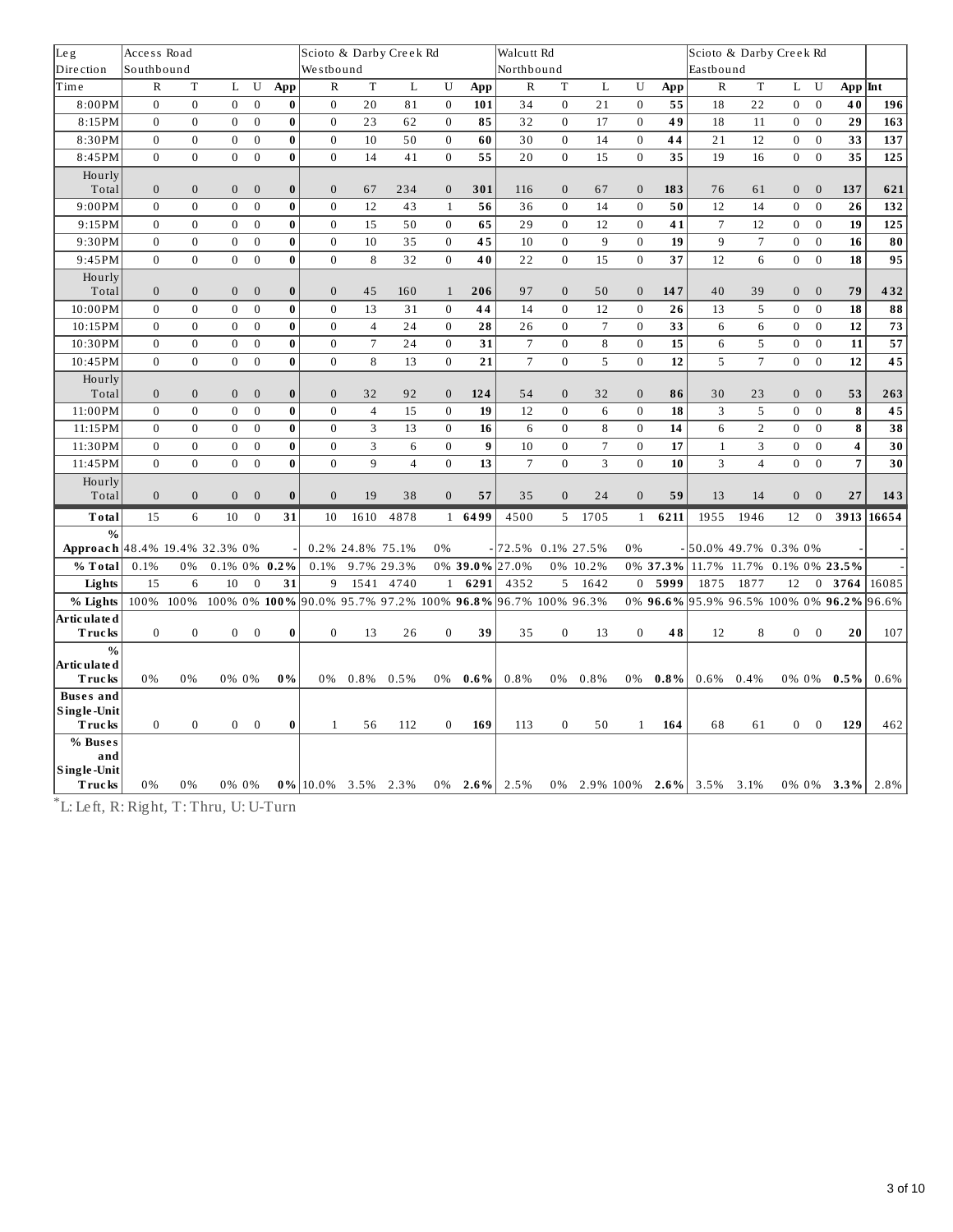Tue Dec 12, 2017 Full Length (12AM-12AM (+1)) All Classes (Lights, Articulated Trucks, Buses and Single-Unit Trucks) All Movements ID: 479430, Location: 40.019382, -83.140474



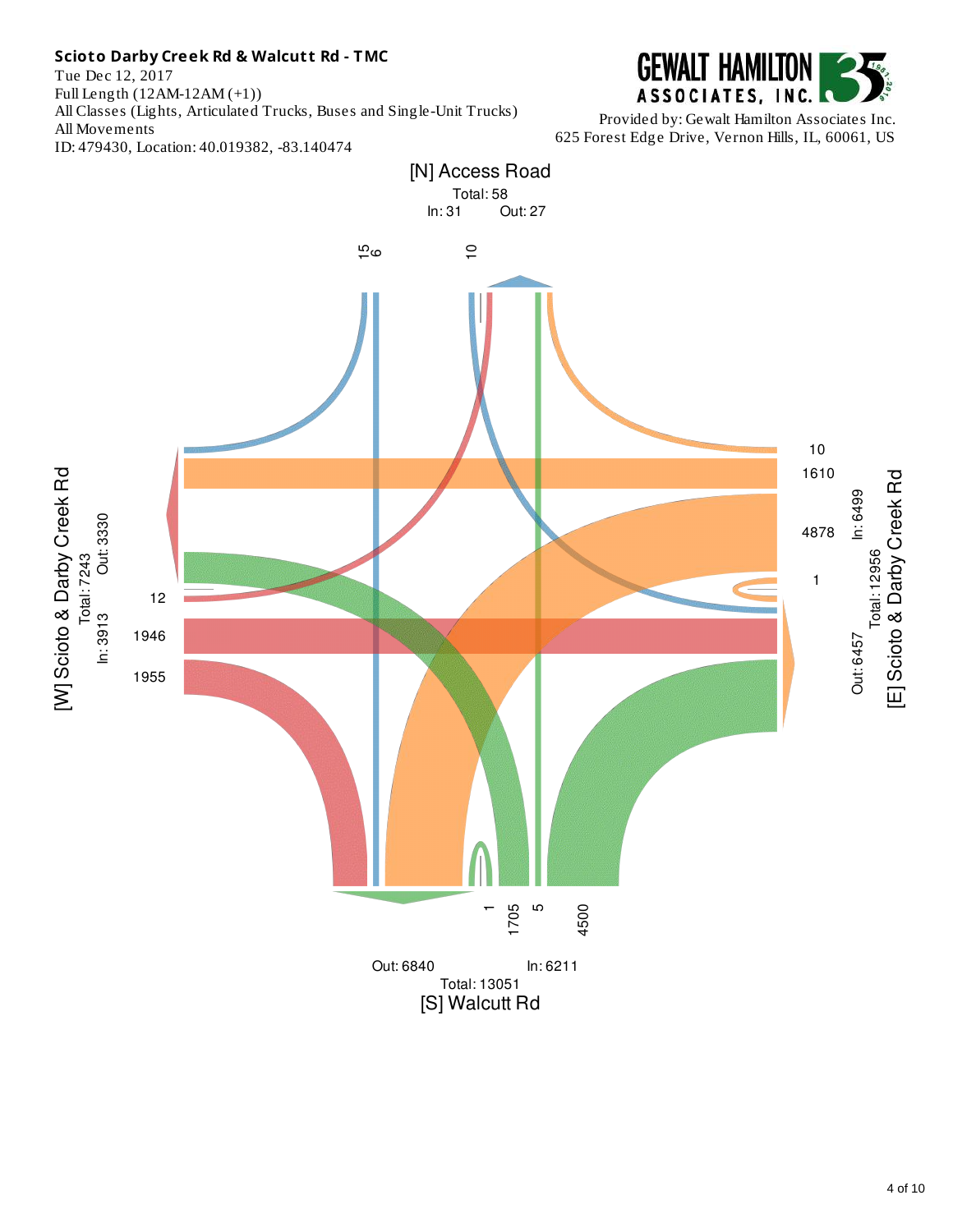Tue Dec 12, 2017 AM Peak (Dec 12 2017 7:15AM - 8:15AM) All Classes (Lights, Articulated Trucks, Buses and Single-Unit Trucks) All Movements ID: 479430, Location: 40.019382, -83.140474



Provided by: Gewalt Hamilton Associates Inc. 625 Forest Edge Drive, Vernon Hills, IL, 60061, US

| Leg                                                                                                             | Access Road  |             |          |          |                |                | Scioto & Darby Creek Rd |                |                |          | Walcutt Rd            |                |                   |             |                            | Scioto & Darby Creek Rd  |              |                |              |                                                                         |         |
|-----------------------------------------------------------------------------------------------------------------|--------------|-------------|----------|----------|----------------|----------------|-------------------------|----------------|----------------|----------|-----------------------|----------------|-------------------|-------------|----------------------------|--------------------------|--------------|----------------|--------------|-------------------------------------------------------------------------|---------|
| Dire ction                                                                                                      | Southbound   |             |          |          |                | Westbound      |                         |                |                |          | Northbound            |                |                   |             |                            | Eastbound                |              |                |              |                                                                         |         |
| Time                                                                                                            | $\mathbf{R}$ | T           |          | U        | App            | R              | T                       | L              | U              | App      | $\mathbb{R}$          | T              | L                 | U           | App                        | R                        | T            | L              | U            | $App$  Int                                                              |         |
| 2017-12-12                                                                                                      |              |             |          |          |                |                |                         |                |                |          |                       |                |                   |             |                            |                          |              |                |              |                                                                         |         |
| 7:15AM                                                                                                          |              | $\Omega$    | $\Omega$ | $\Omega$ |                | 2              | 11                      | 51             | $\Omega$       | 64       | 110                   | 2              | 43                | $\Omega$    | 155                        | 42                       | 77           | $\Omega$       | $\Omega$     | 119                                                                     | 339     |
| 7:30 AM                                                                                                         | $\Omega$     | $\Omega$    | $\Omega$ | $\Omega$ | 0              |                | 19                      | 51             | $\mathbf{0}$   | 71       | 130                   | $\Omega$       | 40                | $\Omega$    | 170                        | 42                       | 71           | $\Omega$       | $\Omega$     | 113                                                                     | 354     |
| 7:45AM                                                                                                          | 2            | $\Omega$    | $\Omega$ | $\Omega$ | $\overline{2}$ | 0              | 19                      | 75             | $\Omega$       | 94       | 125                   | $\Omega$       | 22                | $\Omega$    | 147                        | 43                       | 61           | $\mathbf{1}$   | $\Omega$     | 105                                                                     | 348     |
| 8:00AM                                                                                                          | $\Omega$     | $\Omega$    | $\Omega$ | $\Omega$ | 0              | $\Omega$       | 13                      | 67             | $\Omega$       | 80       | 112                   | $\Omega$       | 32                | $\Omega$    | 144                        | 49                       | 58           | $\Omega$       | $\Omega$     | 107                                                                     | 331     |
| Total                                                                                                           | 3            | $\Omega$    | $\Omega$ | $\theta$ | 3              | 3              | 62                      | 244            | $\theta$       | 309      | 477                   | $\overline{2}$ | 137               | $\Omega$    | 616                        | 176                      | 267          |                | $\Omega$     | 444                                                                     | 1372    |
| % Approach 100% 0% 0% 0%                                                                                        |              |             |          |          |                |                | 1.0% 20.1% 79.0% 0%     |                |                |          | - 77.4% 0.3% 22.2% 0% |                |                   |             |                            | $-139.6\%$ 60.1% 0.2% 0% |              |                |              |                                                                         |         |
| % Total 0.2% 0% 0% 0% 0.2% 0.2%                                                                                 |              |             |          |          |                |                |                         |                |                |          |                       |                |                   |             |                            |                          |              |                |              | 4.5% 17.8% 0% 22.5% 34.8% 0.1% 10.0% 0% 44.9% 12.8% 19.5% 0.1% 0% 32.4% |         |
|                                                                                                                 | $PHF$ 0.375  |             |          |          |                |                | $-0.375$ 0.375 0.816    | 0.813          |                | $-0.822$ |                       |                | 0.917 0.250 0.797 |             | $-0.906$ 0.898 0.867 0.250 |                          |              |                |              | $-0.933$                                                                | 0.969   |
| Lights                                                                                                          | 3            | $\Omega$    | $\Omega$ | $\Omega$ | 3              | 3              | 60                      | 235            | $\Omega$       | 298      | 466                   | 2              | 130               | $\Omega$    | 598                        | 166                      | 255          |                | $\Omega$     | 422                                                                     | 1321    |
| % Lights 100% 0% 0% 0% 100% 100% 96.8% 96.3% 0% 96.4% 97.7% 100% 94.9% 0% 97.1% 94.3% 95.5% 100% 0% 95.0% 96.3% |              |             |          |          |                |                |                         |                |                |          |                       |                |                   |             |                            |                          |              |                |              |                                                                         |         |
| Artic ulate d                                                                                                   |              |             |          |          |                |                |                         |                |                |          |                       |                |                   |             |                            |                          |              |                |              |                                                                         |         |
| Trucks                                                                                                          | $\Omega$     | $\Omega$    | $\Omega$ | $\Omega$ | $\bf{0}$       | $\Omega$       | $\mathbf{0}$            | $\overline{0}$ | $\overline{0}$ |          |                       | $\Omega$       |                   | $0\qquad 0$ |                            | 2                        | $\mathbf{0}$ | $\overline{0}$ | $\Omega$     | $\overline{2}$                                                          | 31      |
| % Articulated                                                                                                   |              |             |          |          |                |                |                         |                |                |          |                       |                |                   |             |                            |                          |              |                |              |                                                                         |         |
| <b>Trucks</b>                                                                                                   |              | 0% 0% 0% 0% |          |          | $0\%$          | 0%             | 0%                      |                | 0% 0%          | $0\%$    | 0.2%                  | 0%             |                   | 0% 0%       | $0.2\%$                    | 1.1%                     | 0%           |                | 0% 0%        | $0.5\%$                                                                 | $0.2\%$ |
| <b>Buses and Single-</b>                                                                                        |              |             |          |          |                |                |                         |                |                |          |                       |                |                   |             |                            |                          |              |                |              |                                                                         |         |
| Unit Trucks                                                                                                     | $\Omega$     | $\Omega$    | $\Omega$ | $\Omega$ | 0              | $\overline{0}$ | 2                       | 9              | $\mathbf{0}$   | 11       | 10                    | $\overline{0}$ |                   | $7\quad 0$  | 17                         | 8                        | 12           | $\overline{0}$ | $\mathbf{0}$ | 20                                                                      | 48      |
| % Buses and                                                                                                     |              |             |          |          |                |                |                         |                |                |          |                       |                |                   |             |                            |                          |              |                |              |                                                                         |         |
| Single-Unit<br><b>Trucks</b>                                                                                    |              | 0% 0% 0% 0% |          |          | $0\%$          | 0%             | 3.2%                    | 3.7% 0%        |                | $3.6\%$  | 2.1%                  | 0%             | 5.1% 0%           |             | $2.8\%$                    | 4.5%                     | 4.5%         |                | 0% 0%        | 4.5%                                                                    | 3.5%    |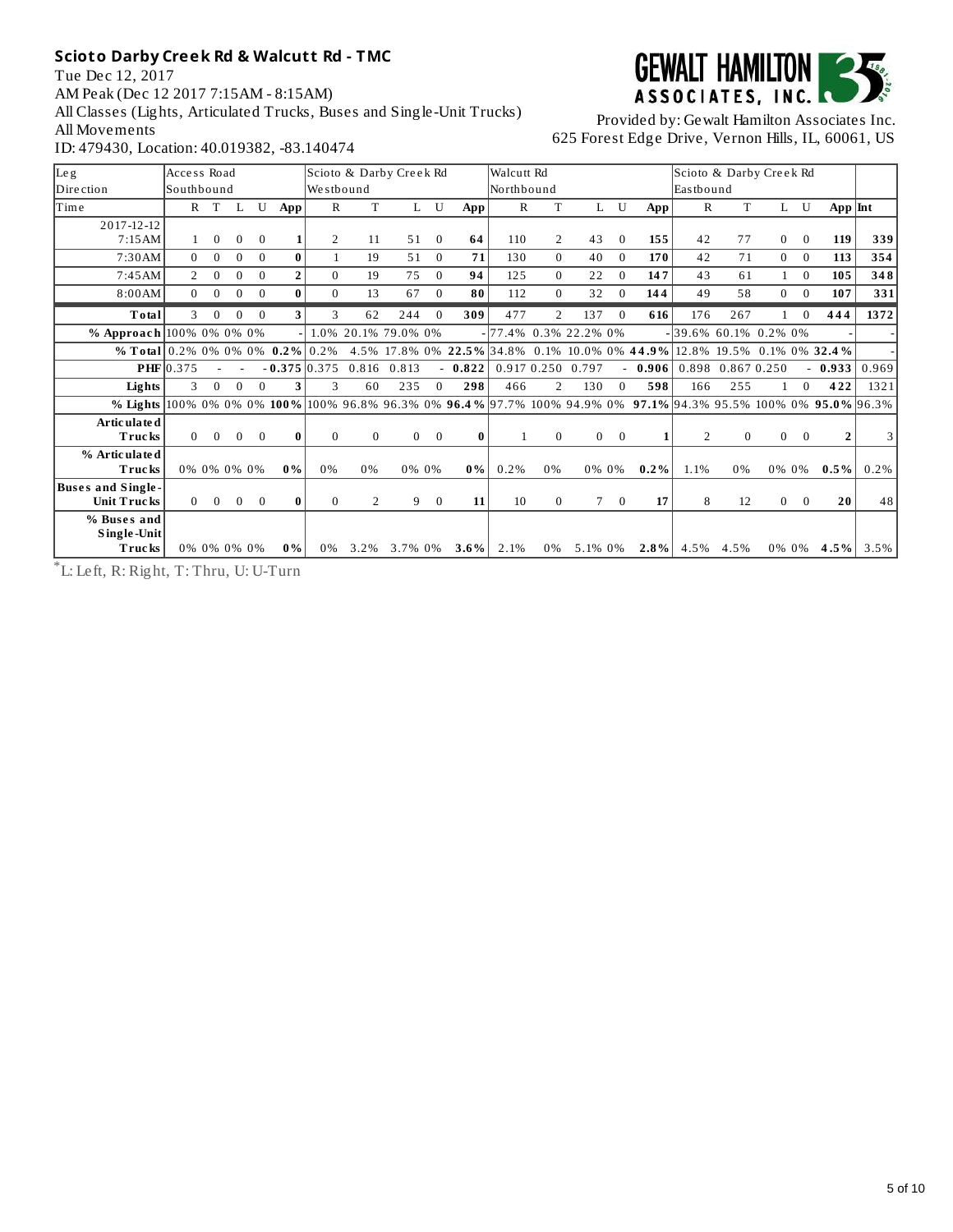Tue Dec 12, 2017 AM Peak (Dec 12 2017 7:15AM - 8:15AM) All Classes (Lights, Articulated Trucks, Buses and Single-Unit Trucks) All Movements ID: 479430, Location: 40.019382, -83.140474



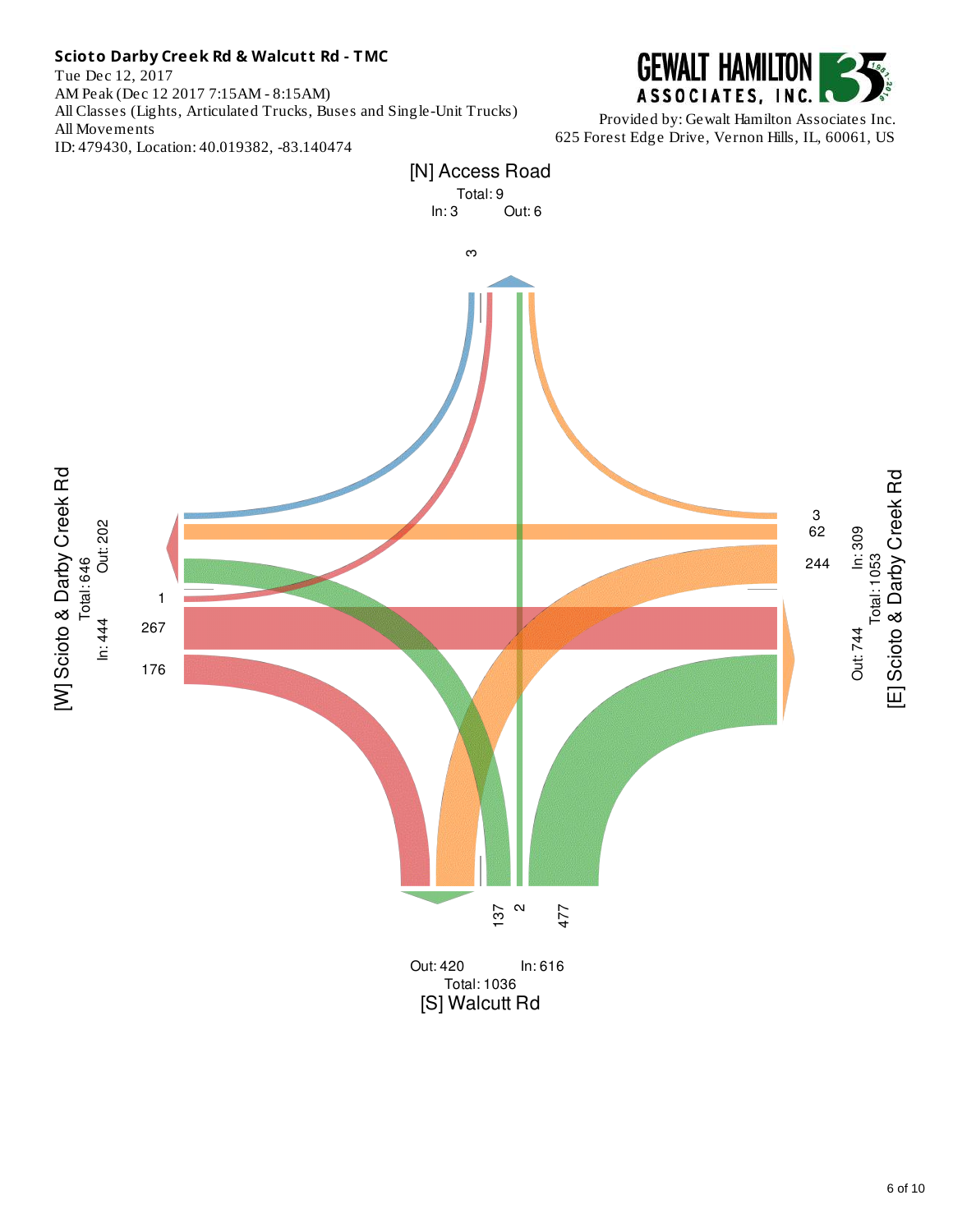Tue Dec 12, 2017 Midday Peak (Dec 12 2017 12:30PM - 1:30PM) All Classes (Lights, Articulated Trucks, Buses and Single-Unit Trucks) All Movements ID: 479430, Location: 40.019382, -83.140474



Provided by: Gewalt Hamilton Associates Inc. 625 Forest Edge Drive, Vernon Hills, IL, 60061, US

| Leg                             | Access Road  |              |                |                |                       |              |                | Scioto & Darby Creek Rd |                |          | Walcutt Rd                   |              |              |                |                  | Scioto & Darby Creek Rd |                |                |                |                                                                                              |       |
|---------------------------------|--------------|--------------|----------------|----------------|-----------------------|--------------|----------------|-------------------------|----------------|----------|------------------------------|--------------|--------------|----------------|------------------|-------------------------|----------------|----------------|----------------|----------------------------------------------------------------------------------------------|-------|
| Dire ction                      | lSouthbound  |              |                |                |                       |              | Westbound      |                         |                |          | Northbound                   |              |              |                |                  | <b>Easthound</b>        |                |                |                |                                                                                              |       |
| Time                            | R            | T            | L              | U              | App                   | $\mathbb{R}$ | T              | L                       | U              | App!     |                              | $R$ T        | L            | U              | App!             | $\mathbb{R}$            | T              |                | L U            | $App$ Int                                                                                    |       |
| 2017-12-12                      |              |              |                |                |                       |              |                |                         |                |          |                              |              |              |                |                  |                         |                |                |                |                                                                                              |       |
| 12:30 PM                        | 1            | 1            | $\overline{0}$ | $\mathbf{0}$   | 2                     | $\mathbf{0}$ | 24             | 65                      | $\mathbf{0}$   | 89       | 77                           | $\Omega$     | 28           | $\Omega$       | 105              | 16                      | 23             | $\overline{2}$ | $\mathbf{0}$   | 41                                                                                           | 237   |
| 12:45PM                         | $\Omega$     | $\Omega$     | $\overline{0}$ | $\mathbf{0}$   | $\bf{0}$              | $\Omega$     | 15             | 76                      | $\Omega$       | 91       | 80                           | $\Omega$     | 19           | $\Omega$       | 99               | 22                      | 19             | $\overline{0}$ | $\theta$       | 41                                                                                           | 231   |
| 1:00PM                          | $\Omega$     | $\Omega$     | $\mathbf{1}$   | $\mathbf{0}$   | 1                     | $\Omega$     | 19             | 80                      | $\Omega$       | 99       | 54                           | $\Omega$     | 22           | $\Omega$       | 76               | 26                      | 36             | $\theta$       | $\Omega$       | 62                                                                                           | 238   |
| 1:15PM                          | $\Omega$     | $\Omega$     | $\Omega$       | $\Omega$       | $\bf{0}$              | $\Omega$     | 24             | 73                      | $\Omega$       | 97       | 84                           | $\Omega$     | 24           | $\Omega$       | 108              | 22                      | 20             | $\theta$       | $\theta$       | 42                                                                                           | 247   |
| Total                           | $\mathbf{1}$ |              |                | $\mathbf{0}$   | 3                     | $\Omega$     | 82             | 294                     | $\Omega$       | 376      | 295                          | $\Omega$     | 93           | $\Omega$       | 388              | 86                      | 98             | $\overline{2}$ | $\overline{0}$ | 186                                                                                          | 953   |
| % Approach 33.3% 33.3% 33.3% 0% |              |              |                |                |                       |              |                | 0% 21.8% 78.2% 0%       |                |          | $-76.0\%$ 0% 24.0% 0%        |              |              |                |                  | $-46.2\%$ 52.7%         |                | 1.1% 0%        |                |                                                                                              |       |
| % Total                         | 0.1%         | 0.1%         |                |                | $0.1\%$ 0% $0.3\%$ 0% |              |                |                         |                |          | 8.6% 30.8% 0% 39.5% 31.0% 0% |              |              |                | $9.8\%$ 0% 40.7% |                         |                |                |                | 9.0% 10.3% 0.2% 0% 19.5%                                                                     |       |
| <b>PHF</b>                      | 0.250        | 0.250        | 0.250          |                | $-0.375$              |              | $-0.854$ 0.919 |                         |                | $-0.949$ | 0.878                        |              | $-0.830$     |                | $-0.898$         | 0.827                   |                | 0.6810.250     |                | $-0.750$                                                                                     | 0.965 |
| Lights                          | $\mathbf{1}$ | $\mathbf{1}$ |                | $\Omega$       | 3                     | $\Omega$     | 78             | 286                     | $\Omega$       | 364      | 287                          | $\Omega$     | 91           | $\Omega$       | 378              | 83                      | 94             | $\mathcal{P}$  | $\Omega$       | 179                                                                                          | 924   |
| % Lights                        | 100%         | 100%         |                |                |                       |              |                |                         |                |          |                              |              |              |                |                  |                         |                |                |                | 100% 0% 100% 0% 95.1% 97.3% 0% 96.8% 97.3% 0% 97.8% 0% 97.4% 96.5% 95.9% 100% 0% 96.2% 97.0% |       |
| Articulate d                    |              |              |                |                |                       |              |                |                         |                |          |                              |              |              |                |                  |                         |                |                |                |                                                                                              |       |
| <b>Trucks</b>                   | $\Omega$     | $\theta$     | $\overline{0}$ | $\overline{0}$ | 0                     | $\bf{0}$     | $\mathbf{1}$   | 3                       | $\Omega$       | 4        | $\overline{2}$               | $\mathbf{0}$ | $\mathbf{1}$ | $\overline{0}$ | 3                | 2                       | 2              | $\mathbf{0}$   | $\Omega$       |                                                                                              | 11    |
| % Articulated<br>Trucks         | 0%           | 0%           |                | 0% 0%          | $0\%$ 0%              |              | $1.2\%$        | 1.0% 0%                 |                | $1.1\%$  | 0.7% 0%                      |              | 1.1% 0%      |                | $0.8\%$          | 2.3%                    | 2.0%           | 0% 0%          |                | $2.2\%$                                                                                      | 1.2%  |
| <b>Buses</b> and                |              |              |                |                |                       |              |                |                         |                |          |                              |              |              |                |                  |                         |                |                |                |                                                                                              |       |
| Single-Unit                     |              |              |                |                |                       |              |                |                         |                |          |                              |              |              |                |                  |                         |                |                |                |                                                                                              |       |
| <b>Trucks</b>                   | $\Omega$     | $\Omega$     | $\overline{0}$ | $\theta$       | $\bf{0}$              | $\Omega$     | 3              | 5                       | $\overline{0}$ | 8        | 6                            | $\mathbf{0}$ |              | $1 \quad 0$    | 7                | $\mathbf{1}$            | $\overline{2}$ | $\overline{0}$ | $\overline{0}$ | 3                                                                                            | 18    |
| % Buses and                     |              |              |                |                |                       |              |                |                         |                |          |                              |              |              |                |                  |                         |                |                |                |                                                                                              |       |
| Single-Unit<br><b>Trucks</b>    | 0%           | 0%           |                | 0% 0%          | $0\%$ 10%             |              | 3.7%           | 1.7% 0%                 |                |          | $2.1\%$ 2.0% 0%              |              | 1.1% 0%      |                | $1.8\%$          | 1.2%                    | 2.0%           | 0% 0%          |                | $1.6\%$                                                                                      | 1.9%  |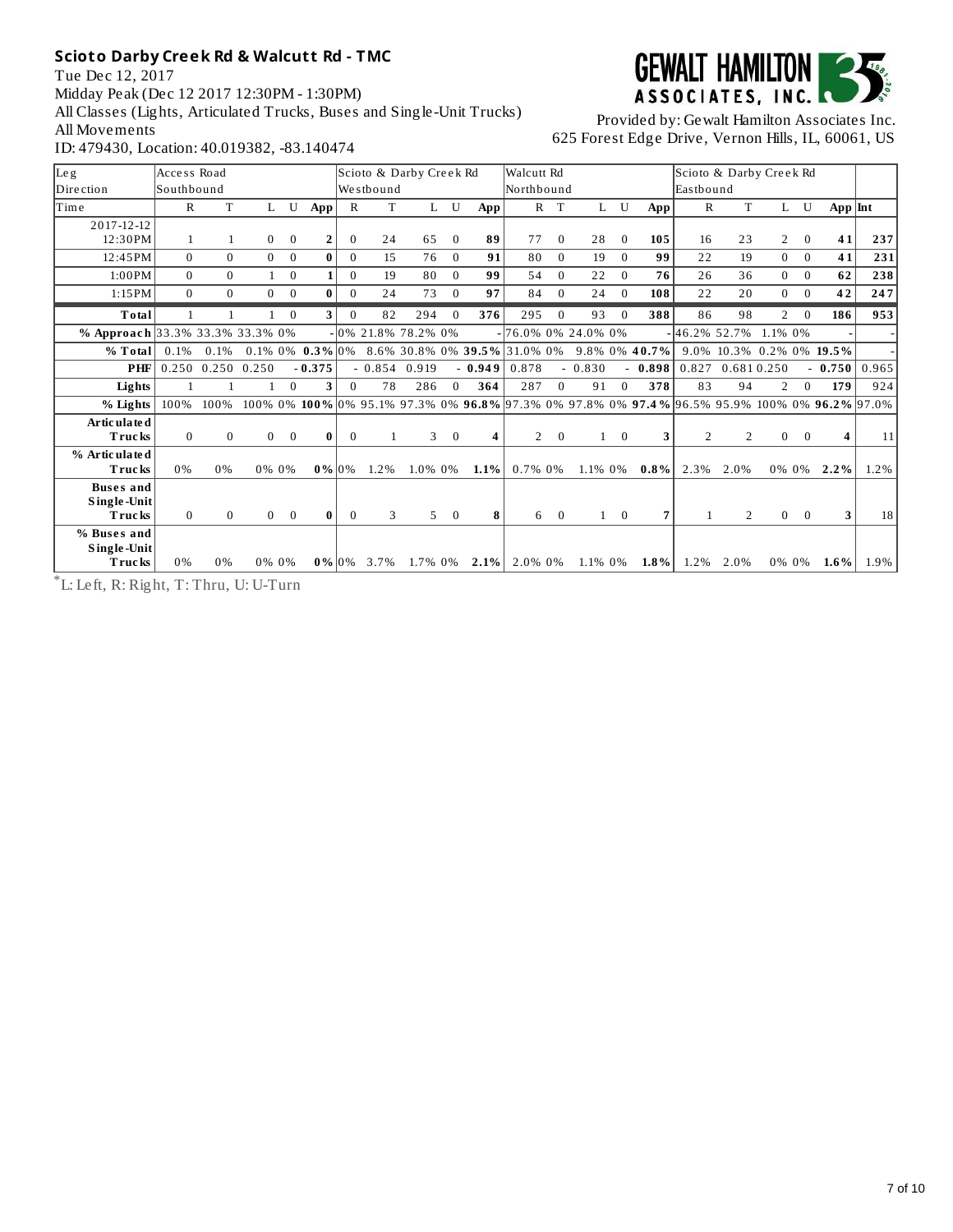Tue Dec 12, 2017 Midday Peak (Dec 12 2017 12:30PM - 1:30PM) All Classes (Lights, Articulated Trucks, Buses and Single-Unit Trucks) All Movements ID: 479430, Location: 40.019382, -83.140474



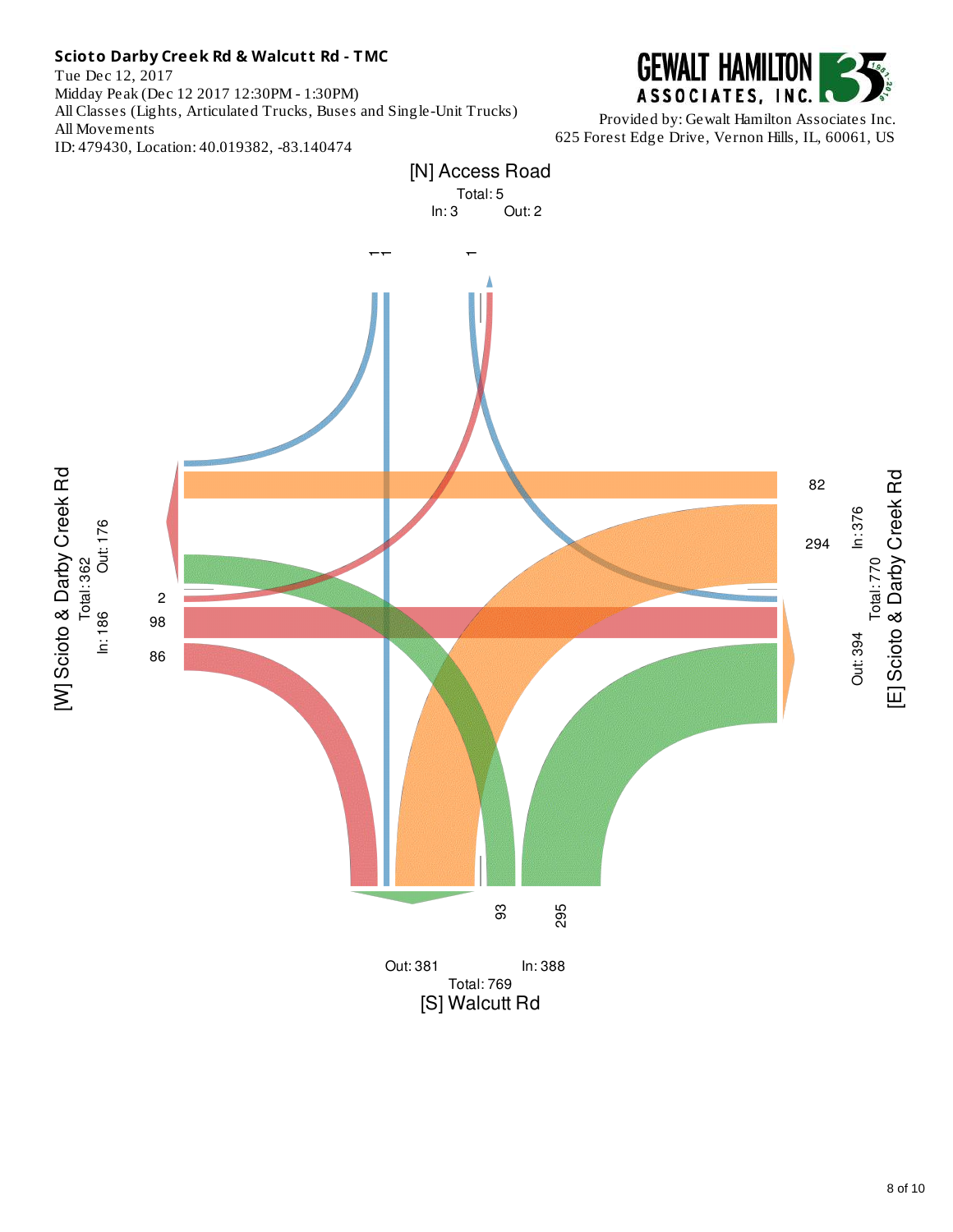Tue Dec 12, 2017 PM Peak (Dec 12 2017 4:30PM - 5:30PM) - Overall Peak Hour All Classes (Lights, Articulated Trucks, Buses and Single-Unit Trucks) All Movements ID: 479430, Location: 40.019382, -83.140474



Provided by: Gewalt Hamilton Associates Inc. 625 Forest Edge Drive, Vernon Hills, IL, 60061, US

| Leg                                            | Access Road  |             |                |                |                    |              | Scioto & Darby Creek Rd |                |          |                                                                                                     | Walcutt Rd        |                |                       |                |          | Scioto & Darby Creek Rd |                |          |          |                  |                 |
|------------------------------------------------|--------------|-------------|----------------|----------------|--------------------|--------------|-------------------------|----------------|----------|-----------------------------------------------------------------------------------------------------|-------------------|----------------|-----------------------|----------------|----------|-------------------------|----------------|----------|----------|------------------|-----------------|
| Direction                                      | Southbound   |             |                |                |                    |              | Westbound               |                |          |                                                                                                     | <b>Northbound</b> |                |                       |                |          | Eastbound               |                |          |          |                  |                 |
| <b>Time</b>                                    | R            | T           | L              | U              | App                | $\mathbb{R}$ | T                       | Ι.             | U        | App                                                                                                 | $\mathbb{R}$      | T              | L                     | U              | App      | $\mathbb{R}$            | T              |          | U        | App Int          |                 |
| 2017-12-12 4:30PM                              | $\Omega$     |             | $\overline{0}$ | $\theta$       |                    | $\Omega$     | 41                      | 136            | $\bf{0}$ | 177                                                                                                 | 71                | $\Omega$       | 57                    | $\Omega$       | 128      | 54                      | 30             | $\theta$ | $\Omega$ | 84               | 390             |
| 4:45PM                                         | $\Omega$     | $\Omega$    |                | $\overline{0}$ |                    | $\Omega$     | 40                      | 123            | $\Omega$ | 163                                                                                                 | 88                | $\Omega$       | 47                    | $\Omega$       | 135      | 43                      | 37             | $\Omega$ | $\Omega$ | 80               | 379             |
| 5:00PM                                         | $\mathbf{1}$ | $\Omega$    | $\Omega$       | $\theta$       |                    | $\Omega$     | 36                      | 123            | $\Omega$ | 159                                                                                                 | 84                | $\Omega$       | 27                    | $\Omega$       | 111      | 68                      | 38             | $\Omega$ | $\Omega$ | 106              | 377             |
| 5:15PM                                         | $\Omega$     | $\Omega$    | $\Omega$       | $\Omega$       | 0                  | $\Omega$     | 33                      | 135            | $\Omega$ | 168                                                                                                 | 86                | $\Omega$       | 40                    | $\Omega$       | 126      | 64                      | 30             | $\Omega$ | $\Omega$ | 94               | 388             |
| Total                                          |              |             |                | $\theta$       | 3                  |              | 150                     | 517            |          | 667                                                                                                 | 329               | $\theta$       | 171                   |                | 500      | 229                     | 135            | $\Omega$ | $\Omega$ | 364              | 1534            |
| % Approach 33.3% 33.3% 33.3% 0%                |              |             |                |                |                    |              | $-0\%$ 22.5% 77.5% 0%   |                |          |                                                                                                     |                   |                | $-65.8\%$ 0% 34.2% 0% |                |          | - 62.9% 37.1% 0% 0%     |                |          |          |                  |                 |
| % Total                                        | 0.1%         | 0.1%        |                |                | $0.1\%$ 0% 0.2% 0% |              |                         |                |          | 9.8% 33.7% 0% 43.5% 21.4% 0% 11.1% 0% 32.6% 14.9%                                                   |                   |                |                       |                |          |                         |                |          |          | 8.8% 0% 0% 23.7% |                 |
| PHF                                            |              | 0.250 0.250 | 0.250          |                | $-0.750$           |              | $-0.915$ 0.950          |                |          | $-0.942$                                                                                            | 0.935             |                | $-0.750$              |                | $-0.926$ |                         | 0.842 0.888    |          |          | $-0.858$         | 0.983           |
| Lights                                         | $\mathbf{1}$ |             |                | $\Omega$       | 3                  | $\Omega$     | 147                     | 508            | $\Omega$ | 655                                                                                                 | 326               | $\Omega$       | 168                   | $\Omega$       | 494      | 227                     | 133            | $\Omega$ | $\Omega$ | 360              | 1512            |
| % Lights                                       | 100%         | 100%        |                |                |                    |              |                         |                |          | $100\%$ 0% $100\%$ 0% $98.0\%$ 98.3% 0% 98.2% 99.1% 0% 98.2% 0% 98.8% 99.1% 98.5% 0% 0% 98.9% 98.6% |                   |                |                       |                |          |                         |                |          |          |                  |                 |
| Articulate d<br>Trucks                         | $\Omega$     | $\Omega$    | $\Omega$       | $\overline{0}$ | 0                  | $\Omega$     | $\mathbf{1}$            | $\overline{2}$ | $\Omega$ | 3                                                                                                   |                   | $0\qquad 0$    | $\mathbf{1}$          | $\overline{0}$ |          | $\Omega$                | $\Omega$       | $\theta$ | $\theta$ | $\bf{0}$         |                 |
| % Articulated<br>Trucks                        | 0%           | 0%          | 0% 0%          |                | $0\%$ 0%           |              | 0.7%                    | $0.4\%$ 0%     |          | $0.4\%$                                                                                             | 0% 0%             |                | 0.6% 0%               |                | 0.2%     | 0%                      |                | 0% 0% 0% |          | $0\%$            | 0.3%            |
| <b>Buses and Single-</b><br><b>Unit Trucks</b> | $\Omega$     | $\Omega$    |                | $0 \quad 0$    | 0                  | $\Omega$     | 2                       | $7^{\circ}$    | $\theta$ | 9                                                                                                   | 3 <sup>3</sup>    | $\overline{0}$ | $\overline{2}$        | $\overline{0}$ |          | $\overline{2}$          | $\overline{2}$ | $\Omega$ | $\Omega$ |                  | 18 <sup>1</sup> |
| % Buses and<br>Single-Unit<br>Trucks           | 0%           | 0%          | 0% 0%          |                | $0\%$ 0%           |              | 1.3%                    | 1.4% 0%        |          | $1.3\%$                                                                                             | 0.9% 0%           |                | 1.2% 0%               |                | $1.0\%$  | 0.9%                    | 1.5% 0% 0%     |          |          | $1.1\%$          | $1.2\%$         |